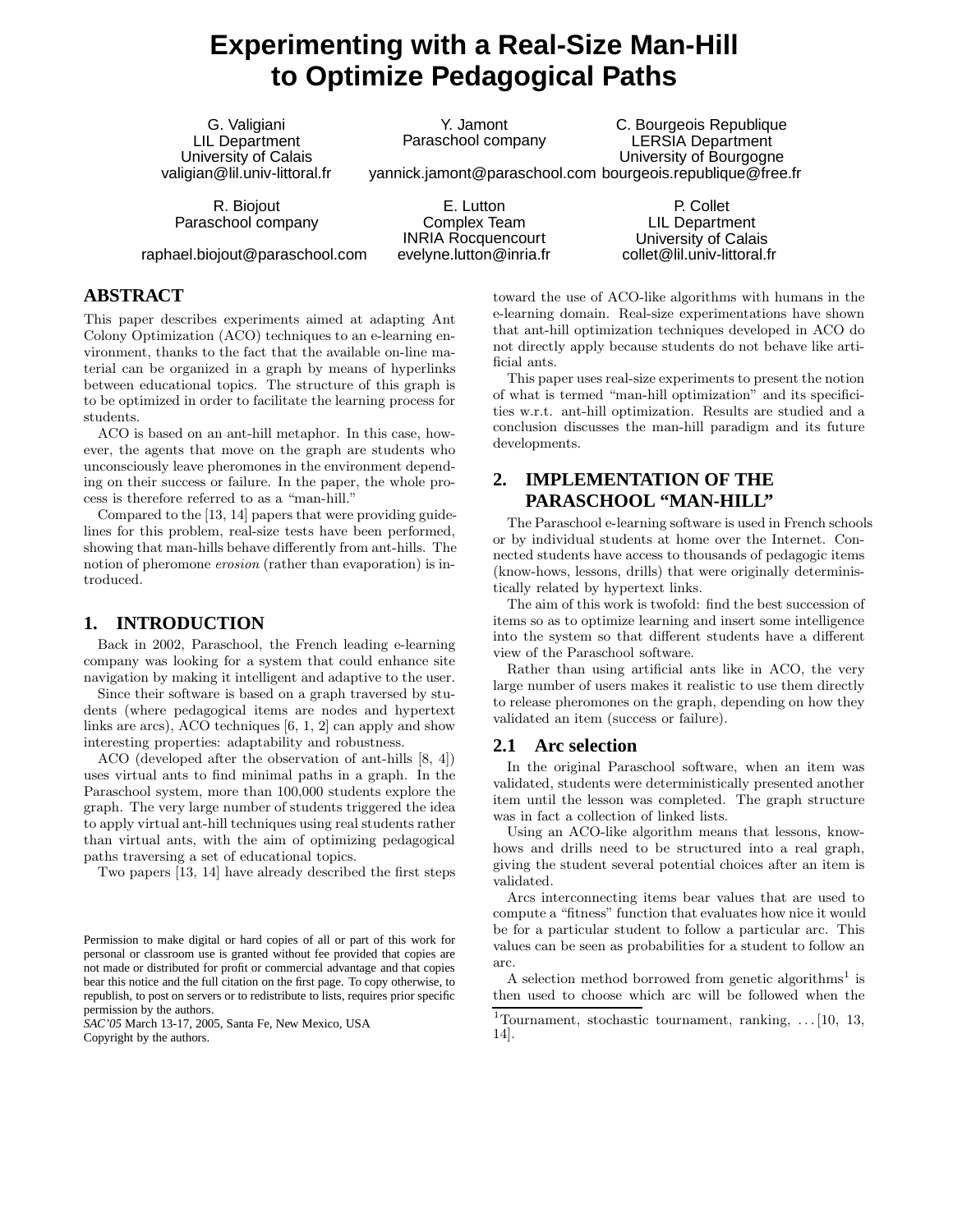student clicks on the NEXT button.

## **2.2 Biasing the graph**  $w_p$

In the Paraschool man-hill, even though the emergence of good paths is what is sought, one must also take pedagogy into account. The arcs of the Paraschool graph are therefore initialized by the pedagogic team with relative values they think right, meaning that arcs are not born equal. When a teacher creates a new theme, he is asked to relate different topics with valued arcs representing the probability he thinks right for a student to follow an arc.

**Relative Pedagogic Weight**  $w_p$ : In order to avoid discrepancy between the way different teachers rate the arcs they create, suggested weights are converted to relative values. If  $w_1, ..., w_n$  are the given weights of n outgoings arcs, the relative pedagogic weight of arc  $j$ is  $w_j/\sqrt{\sum_{i=1}^n w_i^2}$ .

To simplify their task even more, teachers are asked to choose values within [0, 20] to represent the permanent bias they want to initialize the graph with.

## **2.3 Paraschool man-hill pheromones**

The first idea in order to get good pedagogic paths emerge from the graph has been to follow a standard ant-hill ACO paradigm, but with several types of pheromones.

#### *2.3.1 Global pheromones*

Ant-like positive  $(\varphi^+)$  and negative  $(\varphi^-)$  pheromones are released on arcs, depending whether students succeeded or failed on the item pointed to by the arc.

These student pheromones are added to the relative pedagogical weight  $(w_p)$  in order to determine the fitness of an arc.

#### *2.3.1.1 Arc creation:.*

If a student jumps from one item to another without using an existing arc (using the graph browser, for instance), a new arc with a default pheromone value of 1 is automatically created.

Therefore, if many students decide to jump to another topic rather than follow the teacher's advice, the initial  $w_n$ given by the teacher will lose its efficiency. The pheromone on the created arc fades away so that rebellious arcs do not accumulate in time.

The construction of new arcs is important, because it might indicate a problem with the exercise from which they shoot: The creation of many arcs from a physics exercise toward a maths trigonometry section may indicate that students have encountered trigonometry problems while solving this exercise. The pedagogical team may use this information to take correcting actions.

#### *2.3.2 Individual pheromones*

Paraschool also wanted their software to adapt to each student. It appeared that this request was not only desirable but also necessary: A student may not like being proposed to solve the same exercise several times, for instance.

Thus special kinds of "individual" pheromones that has been and should be implemented only belong to one student. They are pheromones because they are left on arcs and they evaporate. However, the stigmergic information

they implement is only used by the student who released them.

The first implemented individual pheromone is the History Weight  $(\varphi_h)$ . This pheromone is used as a multiplicative factor over the  $w_p + \varphi^+ + \varphi^-$  sum. It is worth noting that for a multiplicative pheromone, evaporation means going back to 1 (neutral element for multiplication) and not back to  $\theta$  (neutral element for addition) as for additive pheromones.

When a student validates an item, a  $\varphi_h$  pheromone is released with a value of 0.1, for instance. This divides by 10 the probability for a student to be proposed an item (s)he recently validated. However,  $\varphi_h$  goes back to 1 as it evaporates, so that the probability for this item to appear again increases with time, which may not be a bad idea since student memory is also known to fade away with time.

Other individual pheromones can be implemented (an agenda pheromone to force students to validate items chosen by their teacher,  $\dots$ ).

## **2.4 Arc fitness function**

The arc fitness function makes use of all the available information, along with tuning parameters  $(w_i)$  that can be changed by the Paraschool pedagogic team:

$$
arc\_fitness = \varphi_h.(w_1.w_p + w_2.\varphi^+ - w_3.\varphi^-)
$$

where  $\varphi^{+-}$  are the pheromones,  $w_p$  the pedagogical weight,  $\varphi_h$  the history pheromone and  $w_i$  the tuning parameters.

## **3. EXPERIMENTING WITH THE PARASCHOOL MAN-HILL**

## **3.1 A simple test case**

In order to adjust the system, the common experiment used to show the adaptability of natural ants to find a shortest path [4] was adapted to the pedagogical environment (cf. fig. ??). A simple graph contains four items: a starting item S, two intermediate items  $I_b/I_g$  and an ending item E.

Figure 1: Verifying the possibility of arc fitness inversion on a simple test case.



Let us suppose that Paraschool teachers feel that the best way to validate item  $E$  when coming from item  $S$  is to go through item  $I_b$  rather than going through item  $I_g$ . They bias the graph by giving relative weights of 15/20 to the top arcs, and 1/20 to the bottom arcs.

If the teachers happen to be wrong, this is typically what the system should be able to correct: on the graph of fig. ?? one observes a success rate of 90% on items  $I_b$  and  $I_q$  when coming from item  $S$ , and a success rate of 90% or 10% on item E depending whether students have gone through item  $I_q$  or  $I_b$  respectively.

This simple experiment has been used to set the first values of the man-hill global parameters. Weigths  $w_1, w_2$  and  $w_3$  have been adjusted respectively to 1, 1 and 3 so that the fitness value of the path established by teachers could be overcome by the student path (fitness inversion). Other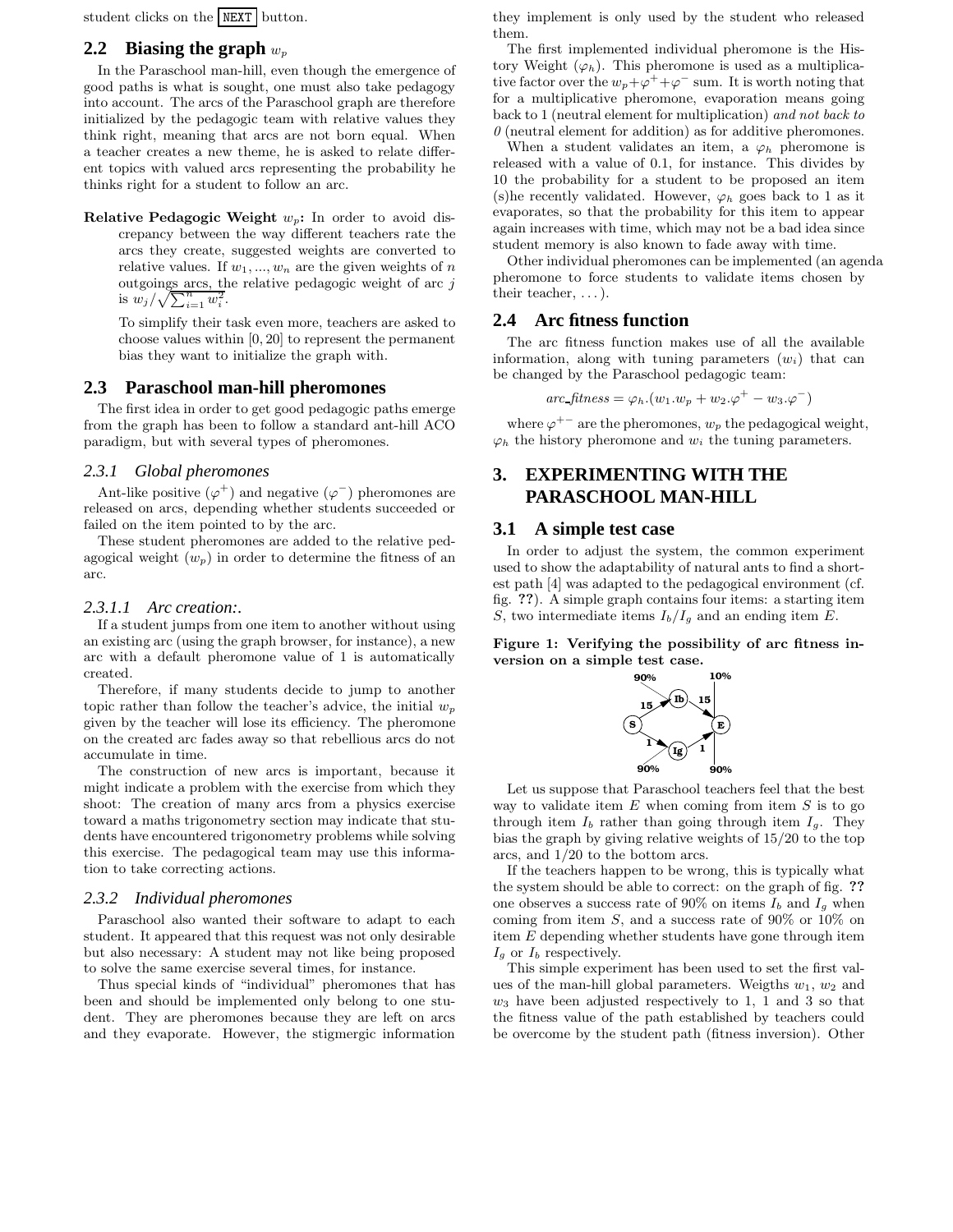tests have led to setting an evaporation rate of 0.999 per day and the release of pheromones per student to 0.1 (cf. [14]).

#### **3.2 Analysis of on-line experiments**

The [14] paper ended by saying that on-line experiments would be starting soon. During twelve months, the algorithm was implemented and tested on the real Paraschool graph with the aim of gathering as much data as possible.

By default, all arcs had been set to 1 so that the system would appear to work "normally," while the pedagogic team started modifying the graphs theme by theme, in maths. Around 4 000 arcs were manually updated or created. During this period, the algorithm was started and set to run in "silent mode," i.e. only gathering pheromones and allowing the creation of new "student arcs," without offering to the user any man-hill suggestions: it was important to make sure that the real-size implementation of this system would not lead to unacceptable CPU or memory load, or database size.

During the longest test period, students had logged on the Paraschool software more than 70.000 times. More than 30.000 student arcs had been created. Half of them had been followed only once, while the other half had been followed 4 times in average.

In average, the success rate per item was 64%. Another interesting thing is that even though after 12 months, the average pheromone value on each arc was 0.37, one arc presented a huge quantity of pheromone of 27.

In fact several abnormal values have been found during the test period that were tracked down to problems in the Paraschool graph. This is a very positive result on the use of the man-hill concept as an automatic audit tool.

#### **3.3 Study on the evaporation rate**

The collected data allowed to playback student visits on the Paraschool graph for a 12 months period, which is very interesting, since this allowed to test several options. Originally, evaporation was implemented as multiplying the value of a pheromone by 0.999 per day. This value had been determined on the simple test case (cf. 3.1) so that the fitness inversion could occur.

On the real system, inversion occurs rapidly, but evaporation is very slow (cf. fig. ??.a). The system diverges as pheromones accumulate a lot, leading to a state where it becomes impossible for another inversion to occur again if conditions change. The adaptive characteristics of ACO is lost.

Fig. ??.b shows a simulation with a quicker evaporation rate of 0.974. Pheromones do not accumulate as fast as with 0.999, even though fitness on the bottom arc still gets very high in October. The system now retains adaptive characteristics but one sees that during the summer holiday, pheromones evaporate quickly, meaning that although test conditions have not changed, the wrong path set up by the teacher becomes prominent again.

This leads to a big problem as none of the simulations are satisfactory: the first one is too stable for the system to be adaptive while the second one forgets obtained results if not used frequently over a period of time. Such a phenomenon is not frequently encountered in artificial ant-hills which are not linked to real-time constraints, like seasonal activities.

## **3.4 Erosion: a new "pheromone evaporation" concept better suited to man-hills**

An adaptive evaporation rate depending on theme activity could be imagined, but some themes are interconnected, making it difficult to arbitrarily partition the Paraschool graph into activity-disconnected themes.

Another possible approach is to implement an evaporation per arc, which could be seen as an erosion mechanism: when following an arc, an ant erodes the pheromones borne by the arc, with the interesting result that erosion only occurs on used arcs. One large drawback of this method is that if an arc is wrongfully handicapped because it was first followed by bad students, a vicious circle may appear: the current arc will be rarely chosen and will not be given much opportunity to change its bad fitness value.

A less radical approach is to implement erosion on a peritem basis: when following an arc, erosion occurs on all arcs shooting from the item. Pheromone erosion of a non-chosen arc is the price to pay for not having been elected, while the followed arc will receive whatever pheromones are earned by the validation of the pointed item.

This extended erosion method presents both the advantage of not losing information during long periods of inactivity (no time-based evaporation) while still preserving the essential pheromone evaporation process on non-used arcs.

#### **3.5 What should be the goal of the Paraschool man-hill ?**

After several months of silent-mode testing, Paraschool has been satisfied enough with the robustness of the system to allow man-hill suggestions to be proposed to students.

The original aim of the system was to maximize success (arc fitness calculation favored arcs leading to successfully validated items) (cf. [13, 14]).

Results have been quite interesting as they showed that this original aim was a bit naive.

A precise analysis of theme 377 (Mathematics, 6th Grade: Decimal numbers on which man-hill suggestions were activated) revealed that this is exactly what was happening: the main paths containing the arcs with the greatest pedagogical weights were quickly neglected in favor of a path which quickly brought the students successfully to the end of the theme. . .

The Paraschool man-hill had found an optimal path toward "success" where all items of the path were easy to validate.

Unfortunately, the pedagogical team pointed out that this was not exactly what teaching was about, so the fitness function had to be refined to try to maximize learning rather than to maximize success.

## **3.6 A new fitness function to maximize learning**

Originally, maximizing success had been achieved by adding  $w_2.\varphi^+$  (success pheromone) and subtracting  $w_3.\varphi^-$  (failure pheromone) in the arc fitness function. In order to maximize learning, the Paraschool pedagogic team asked that the system should try to find paths where items would be moderately hard to validate.

The suggestion was then to favor arcs leading to items on which average students would have 60% chances of succeeding and 40% chances of failing. The 60/40 ratio was chosen so that students would succeed slightly more than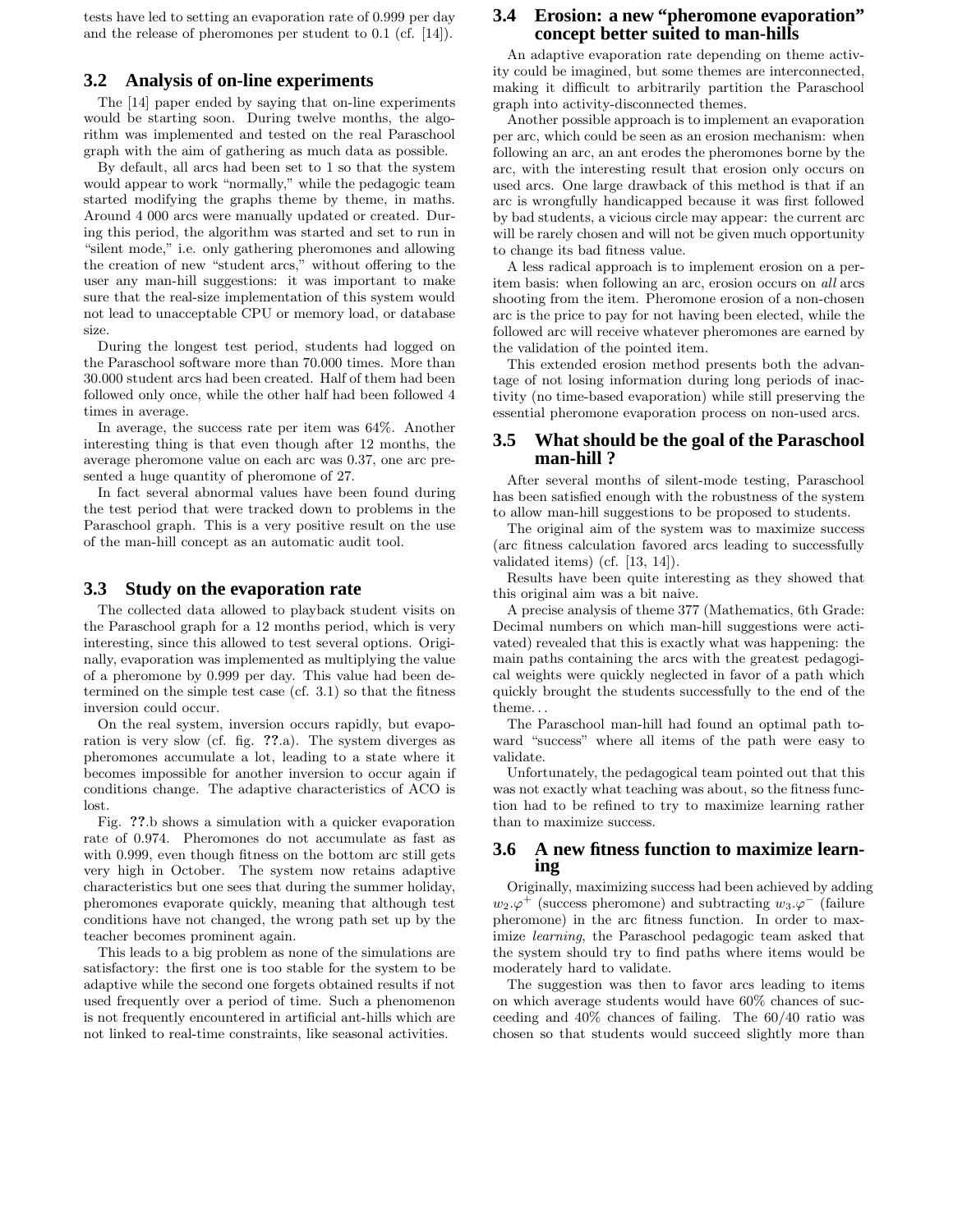they would fail, so that they are not discouraged by failing too often.

The  $w_2.\varphi^+ - w_3.\varphi^-$  term was therefore replaced by  $w_2.(|\frac{60}{40} - \varphi|)$  $\frac{\varphi^+}{\varphi^-}$ ), which represents the inadequacy to the desired success rate.

Then, another refinement was suggested: when the amount of pheromones on the arcs is not large enough to bear significant enough information, Paraschool asked that the relative pedagogic weight set up by the teachers be used regardless of student pheromones.

## **3.7 Current fitness function**

The new arc fitness function reduces the pedagogical weight proportionally to the amount of pheromone borne by the arc. When enough pheromone is present, maximizing the 60/40 success rate becomes the only important thing.

The expression of the new fitness function is now defined by  $\varphi_h w_p.max(1-w_1.(\varphi^+ + \varphi^-), 0) - min(w_2.(\frac{60}{40} - \frac{\varphi^+}{\varphi^-}), w_3.(\frac{\varphi^+}{\varphi^-} - \varphi^-))$  $\frac{60}{40})$ 

where  $\varphi^{+/-}$  are the pheromones,  $w_p$  the pedagogical weight,  $\varphi_h$  the history pheromone and  $w_i$  the tuning parameters.  $w_1$ allows to tune the amount of pheromones above which  $w_p$  is not used any more (its value is  $0.85$ ).  $w_2$  and  $w_3$  have been dissociated in order to allow having different slopes depending on whether the arc is bad because it leads to an item too difficult or too easy to validate.  $w_2 = 0.4$  and  $w_3 = 1$ because it is considered to be better for an arc to lead to an easy item rather than to a difficult one.

# **4. OFF-LINE EXPERIMENTS WITH THE NEW FITNESS FUNCTION AND PHEROMONE EROSION**

The small test case used in section 3.3 has been modified to suit the new objectives. Fig. 2 shows on an average of 20 runs the fitness of teacher arc (bold) and student arc (dashed), when the teacher advises the good arc (fig. 2.a) or the wrong arc (fig. 2.b) with a pedagogical weight of 15.

Figure 2: Behavior of the system on a small test case during 20 runs. On the left figure, the teacher (bold curve) has advised the good arc, while on the right figure, he has advised the wrong one.



Since erosion is implemented, the  $X$  axis does not represent time anymore, but a number of visits (318 in this example).

As expected, the bold fitness value decreases constantly during the first 40 visits until the pheromone information is considered as significant.

Then, depending whether the teacher advised the right or wrong arc, both arcs stay away one from each other, with an inversion when the wrong arc was advised.

Difference between both arcs is smaller on fig. 2.b. because when the man-hill determined that following the teacher's advice lead to success rates incompatible with Paraschool's policy (60/40), the arc is less used, and the amount of pheromone it bears erodes without being reinforced. When it gets below the  $w_1$  threshold, pedagogic weight becomes prevalent again and it takes some time for students to discover again that this arc was not a good one to follow.

All in all, in average, the system behaves as expected (inversion happens). Moreover, it can be seen as a positive thing that even though the teacher had advised a wrong arc, the system tends to keep proposing it more often than if it had not been advised.

## **5. ON-LINE OBSERVATIONS**

The new fitness function and erosion method have been set on-line for one month on the Paraschool software.

Fig.3 shows the fitness value evolution of outgoing arcs where two teacher arcs correspond to the two different cases.

Figure 3: The top bold curve belongs to an arc that leads to an item with a success rate of around 70%, while the bottom one leads to an item with a success rate of around 33% only.



The bold curves represent teacher arcs and the thin curves represent arcs created by students. The upper teacher arc has been advised rightly. Its pedagogical weight has been set to 5 and its success rate is for the moment around 70%, which approximately corresponds to the 60/40 ratio established by Paraschool.

On the contrary, the second teacher arc leads to an item with a success rate of only 33% and its pedagogical weight is 2.

An inversion occurs rapidly on the second arc, while on the first, pedagogic influence decreases with the number of visits, up to the point where its fitness struggles with those of the arcs found by students.